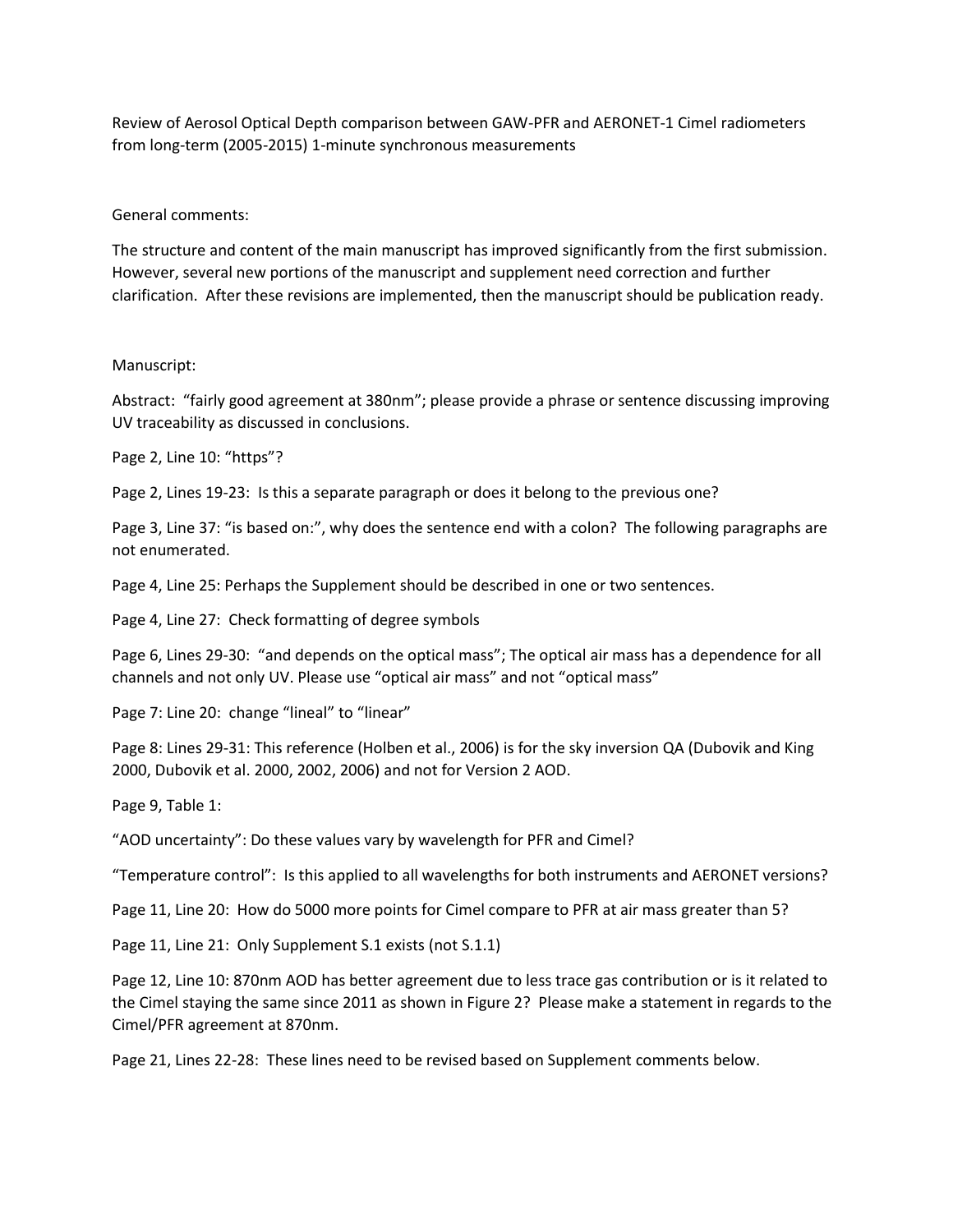Page 26, Line 9: Is the NO2 spatial resolution "0.25 x 0.2"? Is this the same NO2 for both AERONET versions?

Page 26, Line 12: The optical depth of O3 and NO2 for each measurement should be available from AERONET. Please state why they are not used.

Page 28, Table 9: "870" should be "870 nm"

Page 28, Lines 12-13: PFR is corrected or Cimel corrections are removed?

Page 33, Line 3: What is the total traceability percentage for 380nm and 500nm with the adjustment factor applied? Does it bring 380nm into compliance with PFR standard?

Page 33, Lines 13-14: These lines need to be revised based on Supplement comments below.

Page 33, Line 17: "very high AOD retention" is based on Angstrom Exponent >1.2 (675-1020nm); it seems highly unlikely that measurements would be contaminated by altostratus and dust with such a high AE required for the retention.

Page 37: Lines 4-16: The AE can be greater than 0.6 and not be "Pristine" conditions. This conditional logic conflicts with supplement case 10.1 where locally generated smoke affects the measurements. Also, it is not impossible that smoke can be transported from sub-Saharan Africa. These AE conditions were applied in Cuevas et al. 2015 for comparing satellite with ground-based observations as a "first approach to discriminate when mineral dust is the main aerosol component." However, this technique is not very appropriate in considering synchronous 1-minute data from ground based AERONET and PFR, which are measuring the same aerosols (unlike satellite, which uses a spatially distributed algorithm) at much higher temporal resolution than satellite. Only using AE for characterizing the aerosol condition is very problematic.

Page 38, Lines 17-20: The cases presented do not support these conclusions; see supplement comments.

Page 39, Lines 13-21: Discuss how the total traceability changed (not just the increment change) when applying the correction for FOV.

Page 39, Lines 22-29: Is this a separate conclusion paragraph?

Supplement Comments:

Are captions needed for these figures in the supplement? It would be useful to have them.

S1: Why is it that the high anomalies stop for the AOD 870nm after the last change of Cimel in 2011?

S4: The y-axis title is missing in plot V3 d). "Optical mass" should be "optical air mass"

S6. For example, why are data missing for V3 AOD 870nm (f) compared to plot (e) of V2 in the first part of 2007 and last part of 2009 but these periods are available in Figure 3 of the manuscript?

S10.1: This case appears to be mostly if not all dust and smoke. The sky camera images look inconclusive for clouds. MODIS satellite visible imagery indicates much more aerosol than clouds. MODIS hot spots (in red) indicate fires near Guía de Isora and Teide National Park to the southwest of Izana Observatory on Tenerífe. Also, MPL suggests aerosol rather than cloud due to weak backscatter (not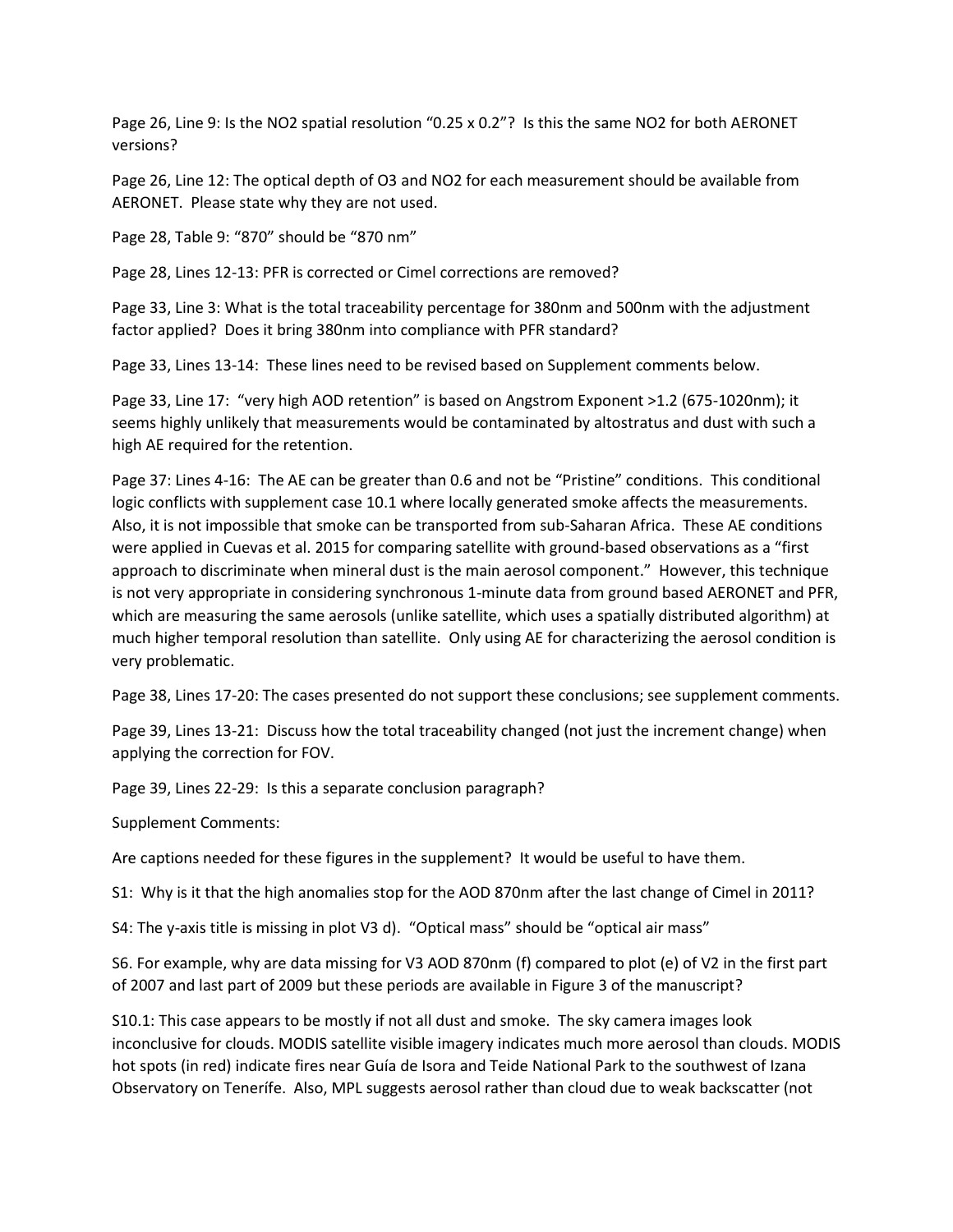strong like for clouds). Further, the Angstrom Exponent is very high for Izana (see plot from https://aeronet.gsfc.nasa.gov; last accessed 20 May 2019) indicating smoke and dust aerosols.

Aqua MODIS 18 July 2012 at 14:55 UTC





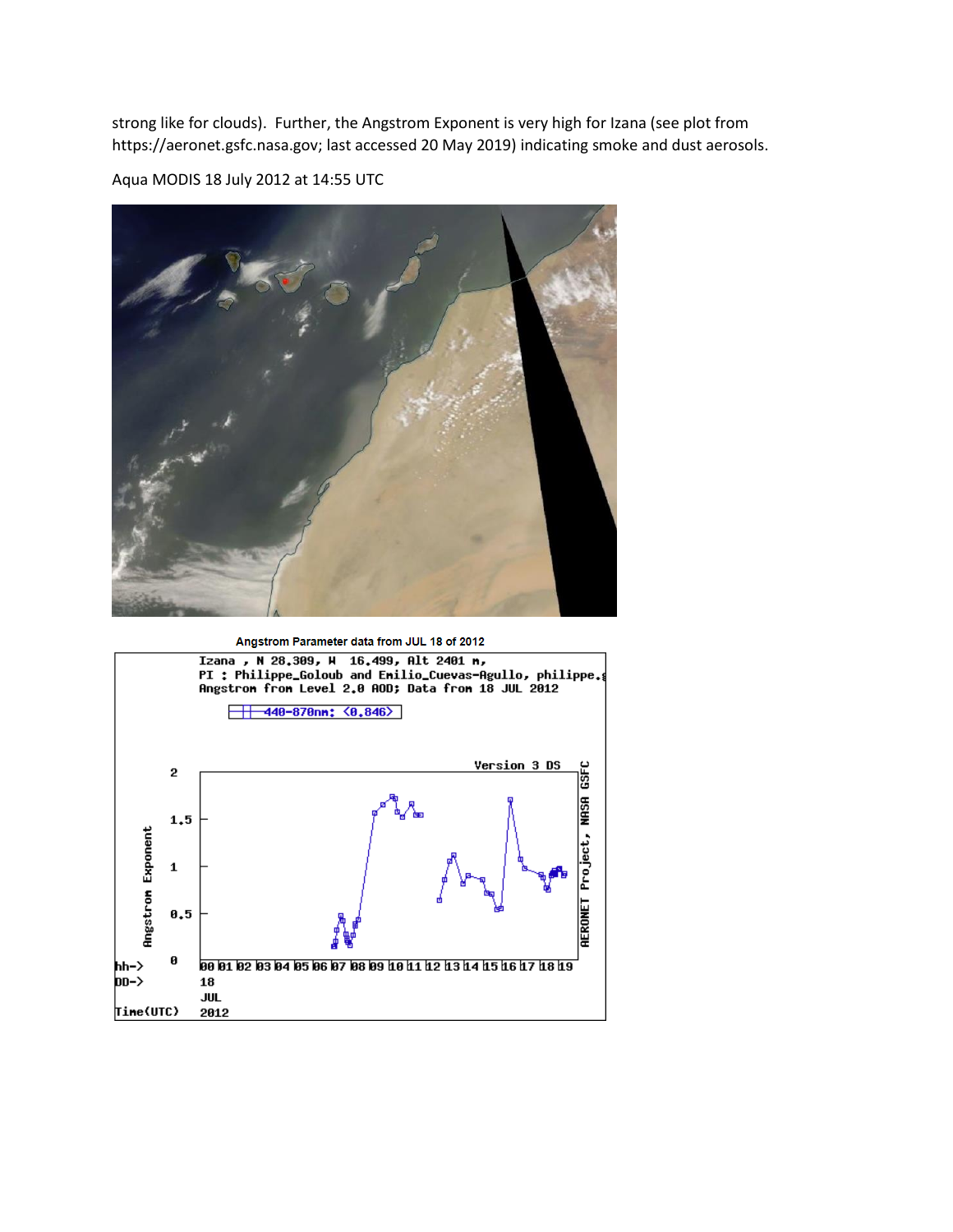S10.2: MPL shows altostratus ending around 15:50UTC and Cimel is not pointing to the same portion of the sky as the lidar (zenith). Sky camera does not show stratus on the solar disk. The impact of Altostratus appears inconclusive in this case.

S11.1: In this case, the cloud appears to be present in the mpl but the backscatter does show an apparent increase between 2km and 4 km. The sun photometers can measure between clouds so it is possible it found a gap. The AE does tend to decrease increasing the chance of cloud contamination but this distinction becomes more difficult in a dust transport region.



S11.3: It is difficult to "see" cirrus in the sky camera visible image. Do you have a processed whole sky cloud image indicating clouds? AE from 14UTC to 18UTC looks like dust. MODIS visible images show dust plume transported from the Sahara desert.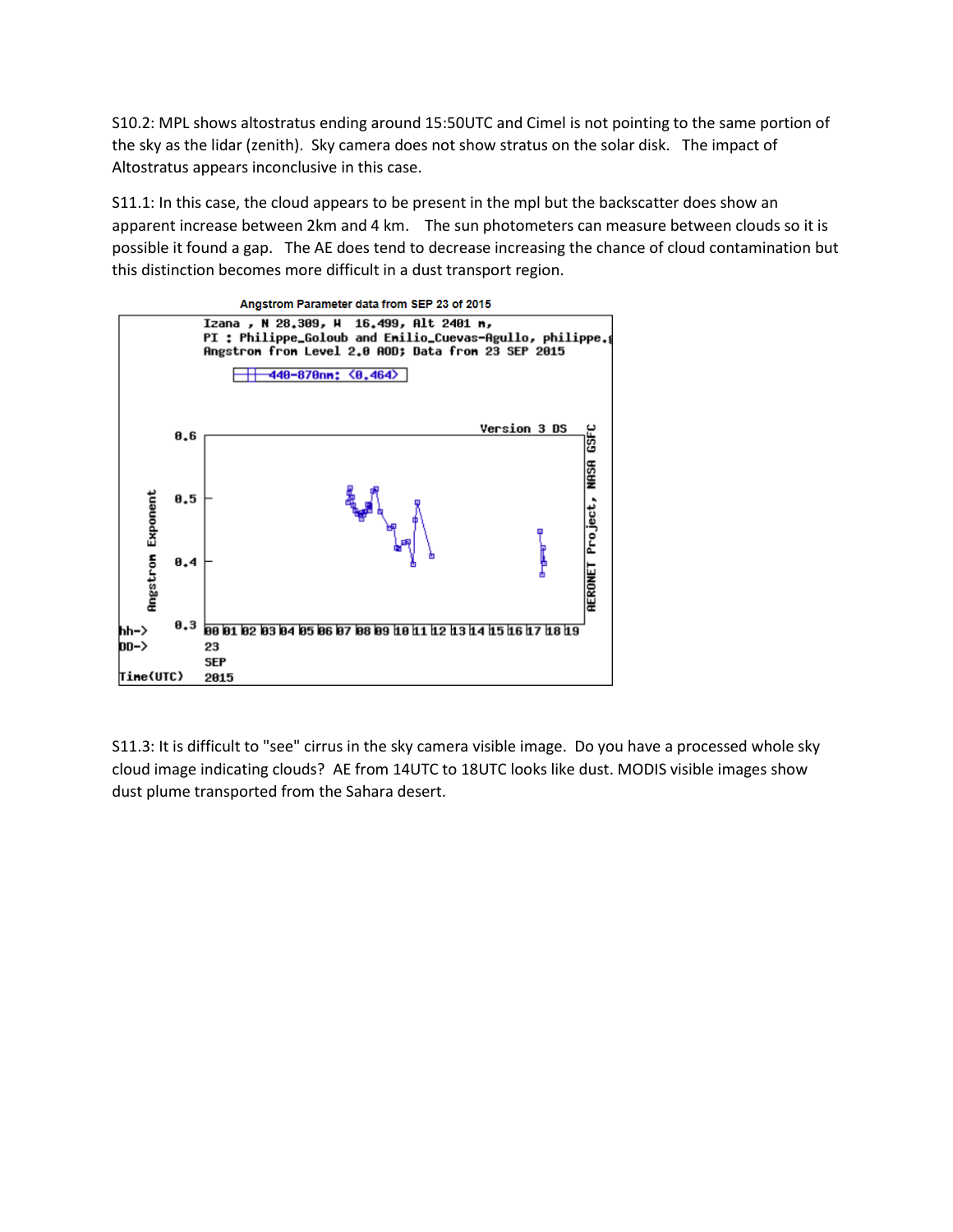Aqua MODIS at 14:30 UTC on 27 March 2010



AOD Level 2.0 data from MAR 27 of 2010